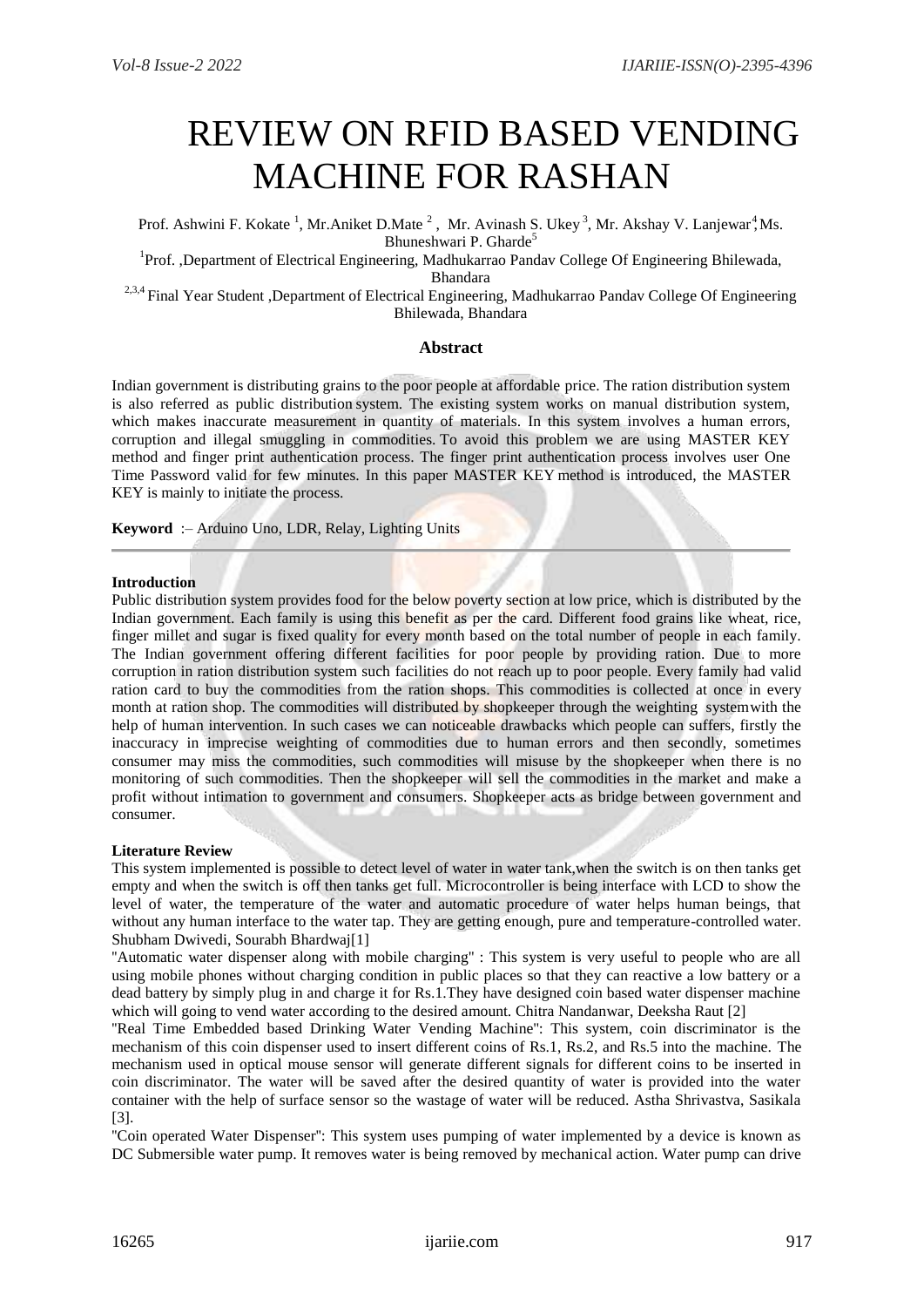with help of transistor. Controller passes the signal to the water pump to starts its operation when container is present and coin is detected. Prof. A. A. Shinde, Rajdeep Ghosh [4].

"Research and Development of Practical Water Dispenser": The Practical Water Dispenser adopts the 8052 Micro Controller Unit program control in the circuit design to control the water release time and flow rate of the high-temperature boiled water and low-temperature boiled water and mix the hightemperature boiled water with the low-temperature boiled water to achieve temperature of boiled water and required amount by users. At the same time, the original function of releasing water by pushing button is retained and a voice prompt is provided when the water filling action is completed. When the water from water dispenser overflows the cup, the water filling would be stopped automatically without water waste. It can actually achieve the purposes of convenient and practical use and water saving. Chin Jung Huang, Fa Ta Tsai. [5**]**

# **Methodology**

# **1RFID is "talking" barcode**

There are people who had the impression that RFID tags are merely barcodes that are capable of "talking" to readers instead of being read by a laser or the imager. This is not entire false, but the real differences are glaring. RFID tags are not only powerful than barcode labels. A typical RFIDtag is able to 2KB of data, which is more than what a typical barcode can do.An ordinary barcode can represent just about 10-12 digits. It is also significant to note that RFID tags can be easily programmed and then reprogrammed. This feature makes it useful for data collection solution where barcodes can be printed and then reprinted every time information is changed.

## **It's possible to read every RFID tag all the time**.

Many factors influenced the read rate, including the distance of the tag from the reader, and on what substance the tag is placed.. The tag orientation and design can also affect tags readability. A solid engineering and system design will be able to increase the read rate of the tags. It is good to remember that some procedures may have to be altered in order toget acceptable read rates. So, in short, it is impossible to read every RFID tag all the time.

# **Advantages**

1.RFID technology automates data collection and vastly reduces humaneffort and error

2.RFID supports tag reading with no line-of-sight or item-by-item scansrequired

3.RFID readers can read multiple RFID tags simultaneously, offeringincreases in efficiency

4.All RFID tags within range can be detected instantly and matched withinformation in your database

5.Assets can be cross-referenced against assigned locations and recordedas present, missing, or relocated

6.RFID can be integrate with active scanning and fixed readers for atotally automated tracking solution

7.Assets and employees can be tracked and located automatically for everything from supply chain and asset management to facility securityand emergency planning

8.Available scanners support both RFID and barcoding so you canupgrade at your own pace

# **Conclusion and future scope**

The following are the conclusion made

- 1. We should integrate RFID with hospital information systems (HIS) and electronic health records (EHRs) and support it by clinical decision support systems (CDSS), it facilitates processes and reduce medical, medication and diagnosis errors.
- 2. In this chapter, we present the conclusions and proposed the futureworks that can be conducted in order to improve the performance of the chipless RFID tag and RFID readers used to detect the tag.

The following are the Future scope made

Along with wider adoption, new technologies will help make RFID morereliable and cost-effective for a larger number of applications.

## **Innovative Manufacturing Will Create Durable and Versatile Tags**

Advancements in printed electronics have helped create new classes of extremely thin, flexible RFID tags that can now be combined with printed sensors, printed batteries, thin-film photovoltaic solar cells, and other technologies. With new electronic printing and conductive ink technologies, companies could conceivably print their own chipless RFIDtags on site.

# **There are also companies working on 3D printing technology that would enable direct printing of electronics in products as they are rendered.**

While the printing of RFID tags directly inside products may be several years away, the technology is rapidly evolving to do so.